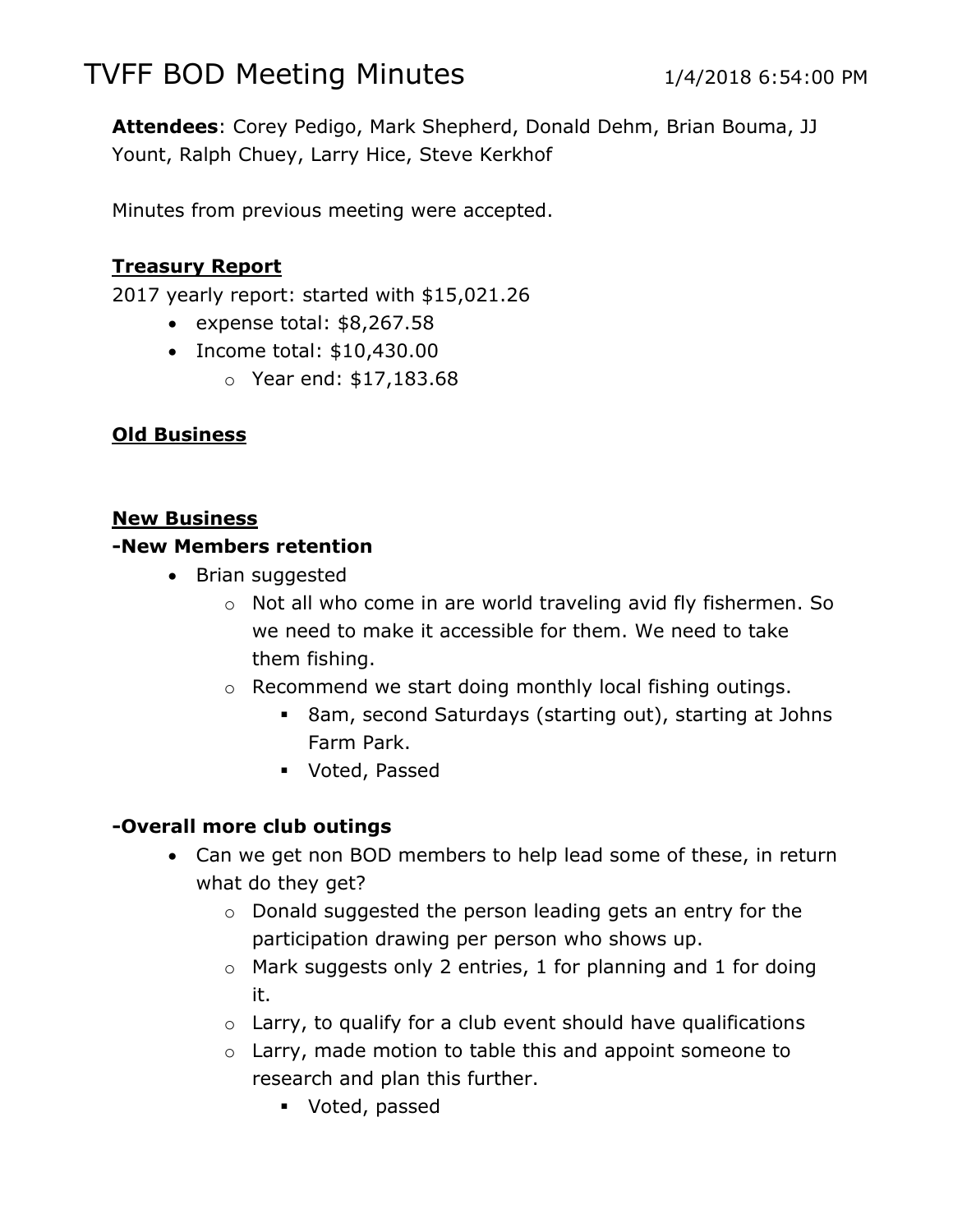# **-Participation Award**

- Should we do more nice items instead of just 1 big item?
	- o Voted, passed
- Should we do a fly tying specific award?
	- o Voted, failed

# **-Changes to Fly Tying nights**

- $\bullet$  1<sup>st</sup> session each time will be a club member
- 2<sup>nd</sup> session will be a guest tyer
	- o Mark made a motion to create a budget line of \$500 for guest tyers. Donald second. Voted, passed

# **-Education plan**

- Get a certified instructors/experts to do class/clinics
- Do educational and conservation times at monthly outings
- Use educational outings to gain membership

# **-Hayes Fly Fishing Day**

- Access to their building to run classes throughout the day
- Use the lawn for casting classes
- Finally fish some
- 0 cost but effort
- Possible date of March  $10^{th}$

## **-Spring Arkansas trip**

- $•$  March  $17-25$
- Larry will starting collecting payments next club meeting.

## **-Fall Arkansas trip**

- Brian brought up the question of possibly moving the date
	- o Larry suggested polling membership

# **-Hosting Fly Fishing Film Festival**

- Cost for the film package
- Cost for venue
- They advertise for us
- We can charge entry if we would like